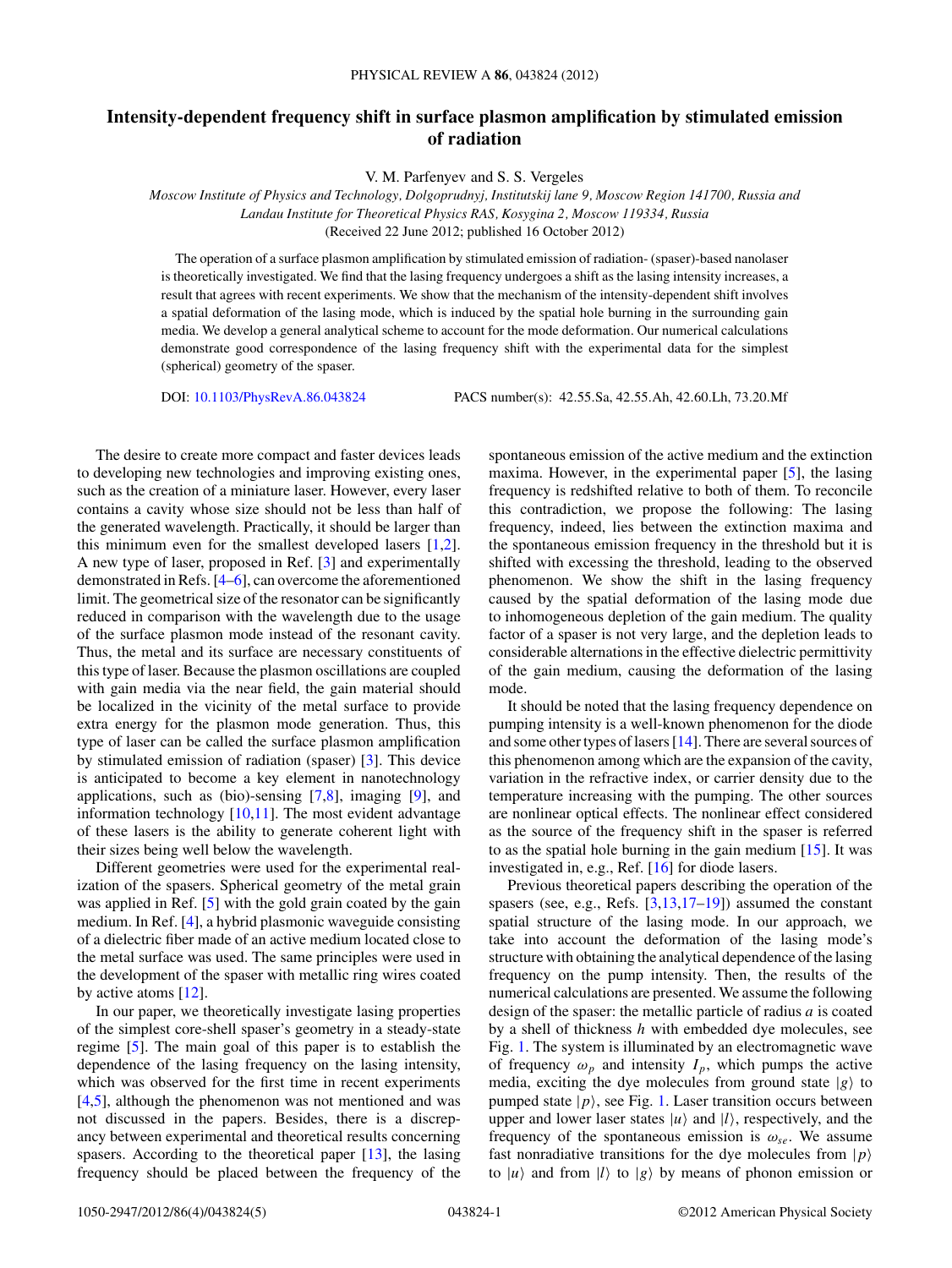<span id="page-1-0"></span>

FIG. 1. (Color online) The model under study. Straight lines denote the transition rates, and wavy lines denote the frequencies of the transitions.

excitation of some other internal degrees of freedom. Note that our approach can be generalized for more complex geometries, e.g., Ref. [\[4\]](#page-4-0); now our aim is to uncover the main principles of the lasing frequency shift in spasers.

First, let us determine the equation describing the spatial structure of the lasing mode. The lasing frequency is  $\omega_L$ , and hereinafter, we extract the fast oscillation factor from the electromagnetic field. For example, now the electric field is Re[**E** exp( $-i\omega_L t$ )]. Since the size of the system is significantly less than both the skin depth in the metal of the core and the wavelength in the material of the shell, one can neglect the curl part in the electric field **E** keeping only its potential part  $\mathbf{E} = -\text{grad } \Phi$ . Divergence of Maxwell's equation curl  $\mathbf{H} = -i(\omega_L/c)\hat{\varepsilon}(\mathbf{r})\mathbf{E}$  is the quasistatic equation on the electric potential  $\Phi$ ,

$$
\operatorname{div}[\hat{\varepsilon}(\mathbf{r})\text{grad}\,\Phi] = 0,\tag{1}
$$

in this approximation, where  $\hat{\varepsilon}(r)$  is the local value of the dielectric permittivity of the media. Equation (1) and the condition  $\Phi \rightarrow 0$  far from the spaser determine the structure of the lasing mode. The permittivity is  $\varepsilon_m$  inside the metal core and  $\varepsilon_o$  in the outer space. Inside the shell, it is  $\hat{\varepsilon}_s = \varepsilon_s^{(0)} + \hat{\varepsilon}_s^a$ , where  $\varepsilon_s^{(0)}$  is the constant for the shell material without dye molecules and  $\hat{\varepsilon}^a_s$  stems from the contribution produced by the molecules. Polarization  $P_a = \hat{\varepsilon}_s^a E/(4\pi)$  associated with the dye molecules generally is a nonlinear function of the electric field. We describe the state of the dye molecules in terms of density matrix  $\hat{\rho}$ , which depends on position  $\bf{r}$  and the direction of the dipole moment  $\mathbf{d} = \langle u | \hat{\mathbf{d}} | l \rangle$ , where  $\hat{\mathbf{d}}$  is the dipole moment quantum operator. The magnitude of the dipole moment **d** is the same for all dye molecules, but its direction is random and is frozen for each molecule. The polarization is determined by the nondiagonal element  $\rho_{ul} = \exp(-i\omega_L t)\rho$ of the matrix  $P_a(r) = n \langle d^* \rho \rangle_d$ , where *n* is the dye molecules' concentration, the angle brackets with the low index "d" mean averaging over the random direction of the dipole moment **d**, and the asterisk stands for complex conjugation. Hereinafter, the nonlinear operator div  $\hat{\varepsilon}(r)$ grad is referred to as  $\hat{\mathcal{H}}$  for brevity.

Second, for the emission produced by the dye molecules to be described, let us restrict ourselves to the two-level model of the system by taking only lasing states  $|u\rangle$  and |*l*- into consideration. In this case, there are only three independent parameters in the truncated density matrix: the

inverse population  $N = \rho_{uu} - \rho_{ll}$  and the complex value of nondiagonal element  $\rho$ , whose evolution is governed by the system of equations,

$$
\partial_t N = -2 \operatorname{Im}[\Omega \rho^*] - (N - N_s) / \tau, \tag{2}
$$

$$
\partial_t \rho = -\Gamma_{\Delta} \rho - iN\Omega/2, \tag{3}
$$

where  $\Gamma_{\Delta} = \Gamma - i\Delta$  and  $\Omega = (\mathbf{d} \cdot \mathbf{E})/\hbar$ , thus,  $|\Omega|$  is the Rabi transition rate (frequency). Equations  $(2)$  and  $(3)$  are written in rotating-wave approximation (see, e.g., Refs. [\[20,21\]](#page-4-0)), and detuning of the light field  $\Delta = \omega_L - \omega_{se}$  is assumed to be small,  $\Delta \ll \omega_{se}$ . The coherence relaxation rate  $\Gamma$  stems from homogeneous and inhomogeneous broadenings of the transition between the laser states. Population relaxation time  $\tau$ , equilibrium (i.e., when the lasing mode is not excited), and inverse population  $N_s$  are determined by the pumpingwave intensity  $I_p$ . When the generation is established, one can drop temporal dependencies of *N* and  $\rho$  in Eqs. (2) and  $(3)$  and can find stationary values of the variables  $N =$  $N_s/(1 + \tau \Gamma |\Omega| / \Gamma_{\Delta}|^2)$  and  $\rho = -i N \Omega / (2 \Gamma_{\Delta})$ .

Now, we take into account the pumping process and establish the dependence of the parameters  $\tau$  and  $N_s$ , involved in the two-level system model  $(2)$ , on intensity  $I_p$  of the pumping wave. In order to achieve this goal, we consider the more general case of the four-level system instead of the two-level system, see Fig. 1. This system can be interpreted as a two two-level subsystems; the first is the lasing subsystem with quantum states  $|l\rangle$  and  $|u\rangle$  (the right part in Fig. 1), and the second is the pumping subsystem with quantum states  $|g\rangle$  and  $|p\rangle$  (the left part in Fig. 1). These subsystems are connected to each other by fast nonradiative transitions  $|p\rangle \rightarrow |u\rangle$  and  $|l\rangle \rightarrow |g\rangle$  with rates  $\Gamma_u$  and  $\Gamma_l$ , respectively. Temporal equations on two nondiagonal elements  $\rho_{pg}$  and  $\rho_{ul}$ of the density matrix  $\hat{\rho}$  are written in the same form (3). We assume, for the sake of simplicity, that there is no detuning in the pumping subsystem. Equations on population numbers (diagonal elements of the density matrix  $\hat{\rho}$ ) for the lasing subsystem are now

$$
\partial_t \rho_{uu} = \Gamma_u \rho_{pp} - \gamma \rho_{uu} - \text{Im}[\Omega \rho^*],\tag{4}
$$

$$
\partial_t \rho_{ll} = -\Gamma_l \rho_{ll} + \gamma \rho_{uu} + \text{Im}[\Omega \rho^*],\tag{5}
$$

where  $\gamma \sim \omega_{se}^3 d^2/\hbar c^3 \ll \Gamma$  is the spontaneous emission rate. We do not take into account backward transitions  $|u\rangle \rightarrow |p\rangle$ and  $|g\rangle \rightarrow |l\rangle$  assuming the energy difference between the absorbed and the emitted photons  $\hbar(\omega_p - \omega_L)$  is much larger than the temperature of the system. Temporal equations on  $\rho_{pp}$  and  $\rho_{gg}$  can be straightforwardly restored from Eq. (4) by analogy, and the requirement for the total probability, i.e., the trace of the density matrix is unity, tr  $\hat{\rho} = 1$ . The stationary solution for the four-level system leads us to the conclusion that the parameters of the two-level system considered in Eq. (2) are  $N_s = 1/(1 + 2\gamma \Gamma_p / \Omega_p^2)$  and  $1/\tau = 2\gamma + \Omega_p^2 / \Gamma_p$ , where  $\Omega_p = |(\mathbf{d}_p \cdot \mathbf{E}_p)|/\hbar$  is the Rabi rate in the pumping subsystem, the corresponding dipole moment matrix element is  $\mathbf{d}_p = \langle p | \hat{\mathbf{d}} | g \rangle$ ,  $\mathbf{E}_p$  is the electric field of the pumping wave, and  $\Gamma_p$  is the coherence relaxation rate. Here, we assume the nonradiative rates  $\Gamma_u$  and  $\Gamma_l$  to be on the order of the coherence relaxation rates  $\Gamma$  and  $\Gamma_p$  and the moderate pumping intensities, assuming  $\Omega_p \ll \Gamma$ . For this case, the rates  $\Gamma_{u,l}$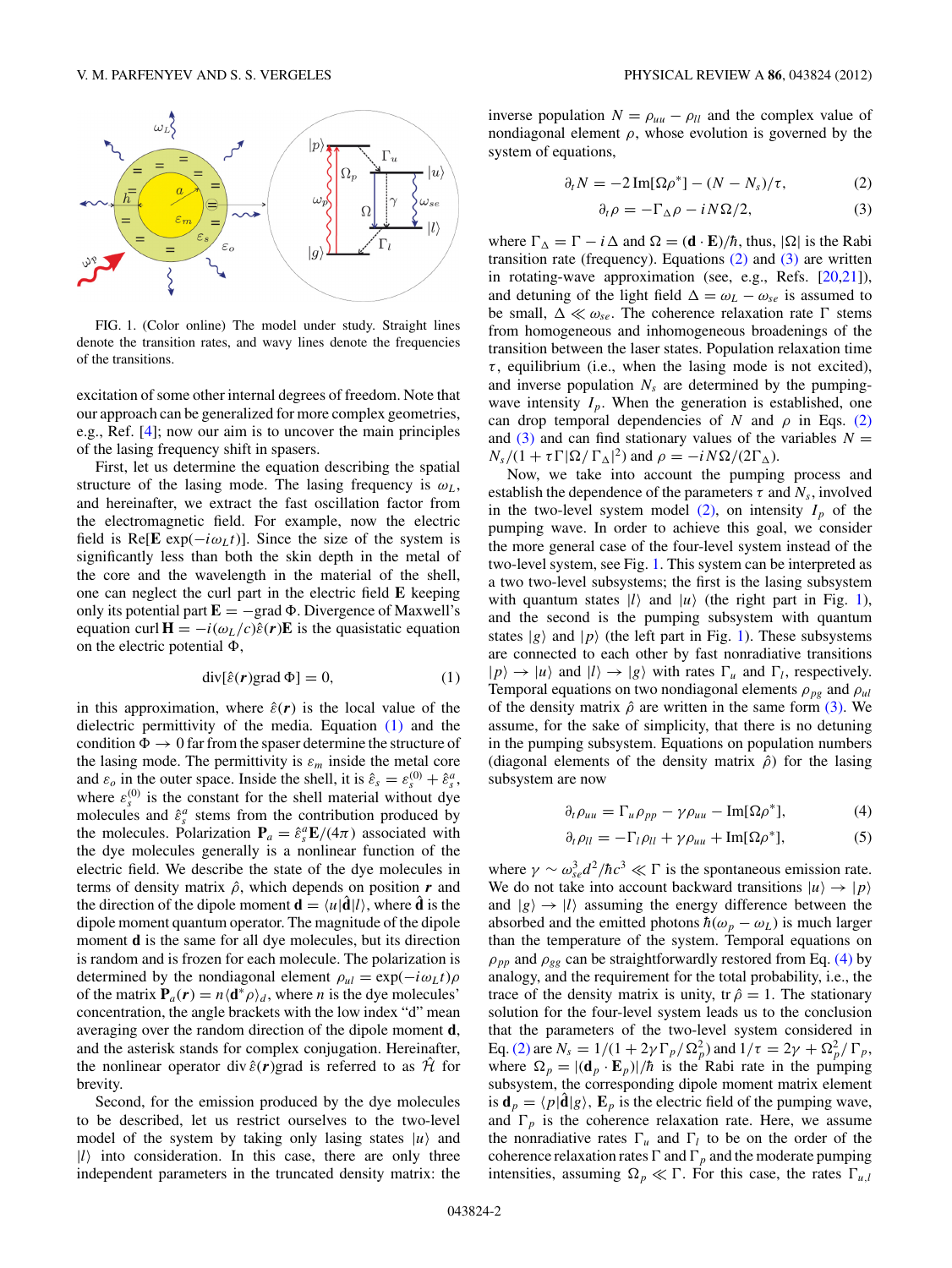<span id="page-2-0"></span>do not enter into the time  $\tau$ . Thus, no pumping saturation is presented in our model, although the saturation can be relevant for more intense pumping. The absence of saturation in the experimental data  $[4,5]$  shows that our assumptions are reliable.

Generally speaking,  $N_s$  and  $\tau$  depend on a dye molecule orientation due to the directions of the dipole moment matrix elements  $\mathbf{d}_p$  and  $\mathbf{d}$ , which are correlated, whereas, the direction of  $\mathbf{E}_p$  is fixed by the pump conditions. Thus, to calculate mean polarization **P***<sup>a</sup>* using averaging over the orientation, it is necessary to take into account this dependence. In our paper, we neglect it for simplicity in order to catch the main properties of the lasing generation in the system. Thus, we assume that the averaging over **d***<sup>p</sup>* orientation can be performed independently. For the same reason, we also neglect the spatial inhomogeneity of the gain medium inside the silica shell due to the refraction of the pumping wave near the system, assuming the pumping field amplitude  $E_p$  to be constant inside the shell. Under the made assumptions, the pumping field polarization is not relevant due to the fact that it enters in all expressions through the scalar form  $\Omega_p$ .

Next, let us discuss the generation threshold for the spaser, which was found in Refs.  $[13,19]$ . The generation threshold condition can be expressed in terms of the equilibrium inverse population  $N_{s,th}$  and the lasing frequency  $\omega_{L,th}$  in the threshold. For this purpose, one should suppose electric field **E** of the lasing mode is small so that the inverse population *N* does not differ from its maximum value  $N_{s,th}$ . The assumption leads to the linear dependence of the polarization  $P_a$  on the field in Eq. [\(1\).](#page-1-0) The result of the procedure can be represented in terms of the gain correction  $\hat{\varepsilon}_s^a = -(2\pi i/3)nd^2N_s/\Gamma_{\Delta}$  to the dielectric permittivity of the shell. The lasing mode corresponds to the dipolelike solution of quasistatic equation [\(1\),](#page-1-0) which exists if the relationship,

$$
\frac{(\varepsilon_m + 2\varepsilon_s)(\varepsilon_s + 2\varepsilon_o)}{(\varepsilon_s - \varepsilon_m)(\varepsilon_s - \varepsilon_o)} = 2\left(1 + \frac{h}{a}\right)^{-3}
$$
(6)

is satisfied. Equation  $(6)$  is complex valued, and one should take into account the frequency dispersion of the core and shell permittivities  $\varepsilon_m$  and  $\varepsilon_s$  to find  $N_{s,th}$  and  $\omega_{L,th}$ , which yields satisfaction of Eq.  $(6)$ . The real part of Eq.  $(6)$  corresponds to the resonance condition, whereas, its imaginary part means balance between energy losses and pumping of the lasing mode. Using the solution, one can find the permittivity correction  $\varepsilon_{s,th}^a$  and the intensity of the pumping  $I_{p,th}$  in the threshold.

Equation (6) can also be used in order to find the frequency  $\omega_{sp}$  of the extinction maxima for the surface plasmon when the pumping is off. The frequency  $\omega_{sn}$  is the solution of Eq. (6) with the dielectric permittivity of the metal substituted by its real part. Once the frequency is found, the threshold frequency can be determined from the approximate equation [\[13\]](#page-4-0),

$$
\omega_{L,th} = \frac{\omega_{sp} / \Gamma_{sp} + \omega_{se} / \Gamma}{1 / \Gamma_{sp} + 1 / \Gamma},\tag{7}
$$

where the surface plasmon resonance width is  $\Gamma_{sp} =$  $\varepsilon_m''/(\partial \varepsilon_m'/\partial \omega)$  and the value of the permittivity should be taken at surface plasmon frequency  $\omega_{sp}$ . Note, the expression for  $\Gamma_{sp}$  accounts for only Ohmic losses. If the radiation losses

are relevant, they can be considered as an additive correction to  $\Gamma_{sp}$ . Equation (7) implies that the lasing frequency  $\omega_L$ lies between the extinction maxima  $\omega_{sp}$  and the spontaneous emission frequency *ωse*. Nevertheless, the experimental data [\[5\]](#page-4-0) presented for the lasing frequency does not satisfy this condition. Below, we show that this disagreement can be eliminated on account of the spatial deformation of the lasing mode. The source of the lasing mode spatial deformation is the inhomogeneous depletion of the pumping (i.e., spatial hole burning, see, e.g., Ref. [\[15\]](#page-4-0)). The effect can lead to a lasing frequency shift, for example, it was observed in Ref. [\[16\]](#page-4-0) for diode lasers. In our paper, we demonstrate that the similar effect causes a lasing frequency shift in the spasers.

The gain correction  $\hat{\varepsilon}^a_s(\mathbf{r})$  to the shell permittivity constant decreases with the magnitude of electric field **E**(*r*) and increases with pumping intensity  $I_p$ . Above the threshold,  $\hat{\varepsilon}_s^a$ becomes inhomogeneous over the shell since the electric-field intensity of the lasing mode is not uniform. The stationary amplitude of the lasing mode is determined by the balance between Ohmic losses inside the metal core and pumping obtained from the gain medium. This means that the "average" over space for  $\hat{\epsilon}^a_s$  at stationary generation should be the same as at threshold point  $(6)$ . First, it is convenient to establish the spatial structure of the lasing mode determining the averaging over space for ˆ*ε<sup>a</sup> <sup>s</sup>* . Let us denote the electric-field potential of the mode when the pumping and the Ohmic losses inside the metal core are zero as  $\Phi_{sp}(\mathbf{r})$ . In this case, the dielectric permittivity  $\varepsilon_{sp}(\mathbf{r})$  in the whole space is purely real, and the resonance condition  $(6)$  is satisfied. We denote the corresponding operator involved in Eq. [\(1\)](#page-1-0) as  $\mathcal{H}_{sp}$ , which is linear by definition. According to Ref. [\[5\]](#page-4-0), we assume the quality factor *Q* of the spaser as a resonator to be much greater than unity. It means that both the correction  $\hat{\varepsilon}^a_s$  to the shell permittivity constant and the imaginary part of the metal dielectric permittivity  $\varepsilon_m''$  are relatively small as  $1/Q$ . Symmetry and self-conjugacy of the unperturbed operator  $\hat{\mathcal{H}}_{sp}$  allows us to use the technique developed in quantum mechanics for perturbation theory.

The first-order correction yields to obtain the intensity of the lasing mode and the lasing frequency in the threshold. The mean-over-space value of the variance  $\delta \hat{\mathcal{H}} = \hat{\mathcal{H}} - \hat{\mathcal{H}}_{sp}$ of the  $\hat{\mathcal{H}}$  operator should be zero in the approximation  $\int \Phi_{sp}^* \delta \hat{\mathcal{H}} \Phi_{sp} \hat{d}^3 r = 0$ . Note that we can neglect the spatial deformation of the lasing mode structure in the first-order perturbation theory. The imaginary part of the condition provides the balance between the pumping and the dissipation in the system, whereas, the real part allows for finding the frequency of the lasing mode. The equation written particularly for the threshold gives (7). This is an expected result because the mode structure does not change being proportional to  $\Phi_{sp}$ , thus, the lasing frequency should also be constant and equal to  $\omega_{L,th}$ . One can also treat the equation as a general condition on the amplitude of the lasing mode since  $\hat{\varepsilon}^a_s$  depends on the amplitude at a given rate of pumping. Using the condition, one can evaluate both the threshold intensity of pumping *Ip,th* and the dependence of the intensity of lasing mode *I* on the intensity of the pumping  $I_p$  (dimensionless intensities are  $I_p = |\Omega_p|^2 / 2\gamma \Gamma_p$  and  $I = |E_c|^2 |\mathbf{d}|^2 / 2\gamma \Gamma \hbar^2$ , where  $E_c$ is the electric field inside the gold core). Values  $I_p$  and  $I_p$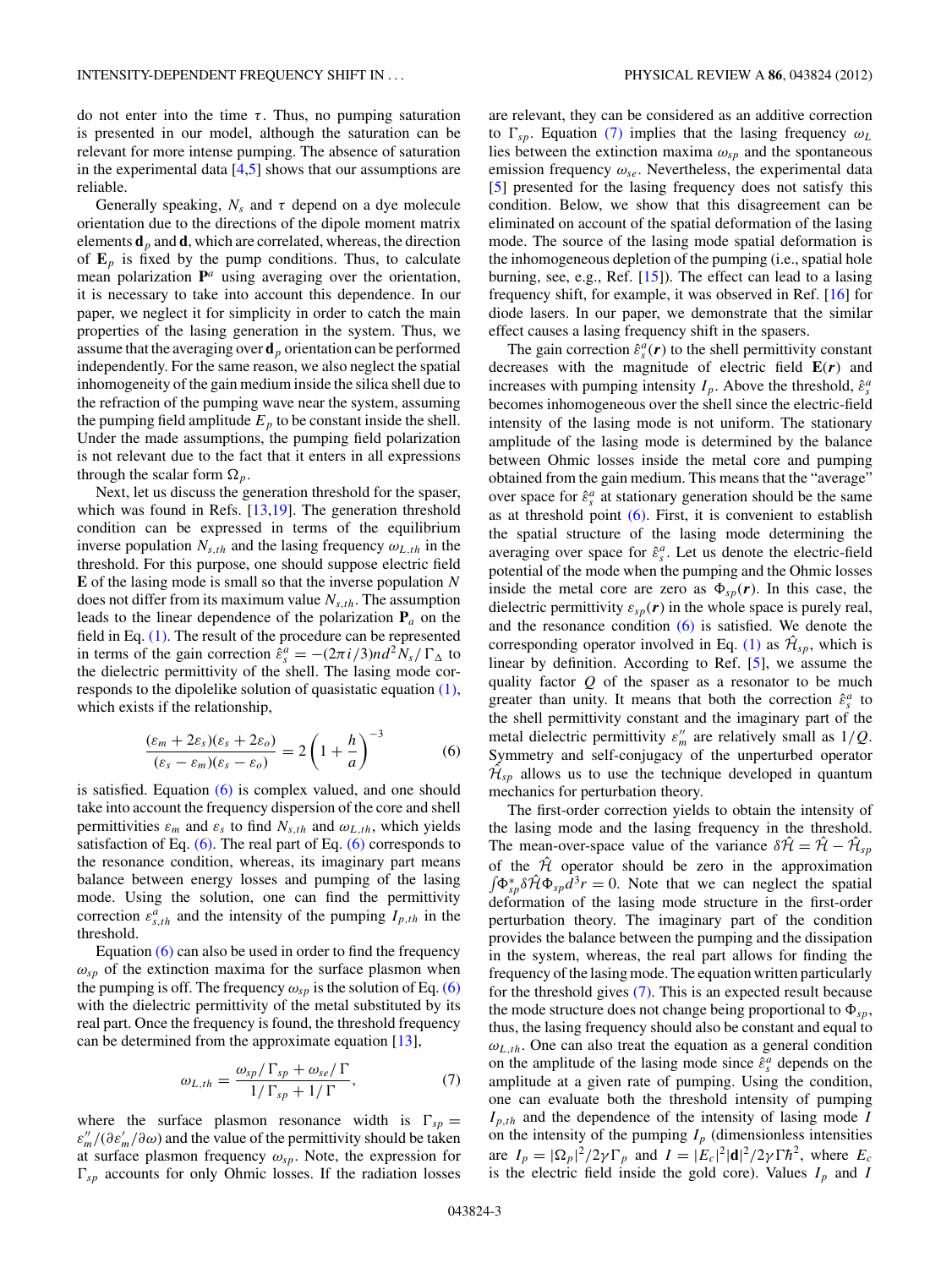<span id="page-3-0"></span>

FIG. 2. (Color online) Emission intensity. Main panel: the dependence of the dimensionless stimulated emission intensity *I* on the dimensionless pumping intensity  $I_p$ . Inset: the tangent of the angle of the main graphic, depending on the inverse equilibrium inversion at threshold *Ns,th*.

are not experimentally measured intensities of the incident pumping wave and of the emitted light at the lasing frequency, respectively, but of course, they are proportional to them. In our notation, the ratio  $I/I_p$  is of the order of  $(E_c/E_p)^2$ . The dependence of the emission intensity on the pumping intensity was researched in detail in Ref. [\[19\]](#page-4-0), and here, we just demonstrate the correctness of our method. We preferred to introduce these dimensionless emission and pump intensities in order to avoid using explicit values for  $\Gamma_p$ , **d**<sub>*p*</sub>, **d**, and *γ*. We can afford to do that because the main purpose of our paper (the intensity-dependent lasing frequency shift) is separately independent of these parameters, and it only depends on such combinations as  $I_p$  and  $I$ .

The results are presented in Fig. 2. The different curves correspond to different concentrations of the dye molecules and, thus, to different threshold equilibrium inverse populations  $N_{s,th}$  and threshold pumping intensities  $I_{p,th}$ . These two quantities are related to each other by the formula  $N_{s,th} = I_{p,th}/(1 + I_{p,th})$ . The dependence of the slope of the curves on threshold value  $N_{s,th}$  is presented in the inset of Fig. 2, cf. with Ref. [\[5\]](#page-4-0). The evaluation for the zerodimensional limit (when the spatial structure of the lasing mode has a uniform electric field over all areas containing the dye molecules, which have dipole moments directed along the field) gives  $I = (\Gamma^2/|\Gamma_{\Delta}|^2)(1/N_{s,th} - 1)(I_p - I_{p,th})$ . The numerical results were obtained for the following set of parameters:  $a = 7$ ,  $h = 15$  nm,  $\varepsilon_s^0 = 2.586$ , and  $\varepsilon_o = 1.77$ , which correspond to the experimental situation [\[5\]](#page-4-0). We took  $ω_{se} = 5.71 \times 10^{14}$  Hz (corresponding wavelength  $λ_{se}$  = 525 nm) and  $\hbar \Gamma = 0.25 \text{ eV}$  ( $\Gamma = 6.04 \times 10^{13} \text{ Hz}$ ) for Oregon Green 488, which is available on the market. The permittivity for gold is taken from Ref. [\[22\]](#page-4-0). In this case, we find  $\omega_{sp} =$  $5.73 \times 10^{14}$  Hz (corresponding wavelength  $\lambda_{sp} = 523$  nm) from Eq. [\(6\)](#page-2-0) for maxima of extinction; this is in good agreement with Ref. [\[5\]](#page-4-0). As discussed above, our model does not account for possible pumping saturation, and it is not presented in Fig. 2 due to the fact that we consider the moderated pump intensities  $E_p d_p \ll \hbar \Gamma$ . Now, we can estimate the pumping field intensity corresponding to the pump

saturation, evaluating  $d_p \sim 10^{-17}$  esu. Thus, the saturation corresponds to the pumping field intensity of about one hundredth of the atomic field. Due to  $I/I_p \sim (E_c/E_p)^2$ , the ratio can be either greater or smaller than unity, see the main graph in Fig. 2. In fact, there is no contradiction with the energy conservation law in the case of  $I > I_p$  since *I* and  $I_p$ are not experimentally measured intensities. The inset in Fig. 2 contains corresponding data.

The lasing wavelength  $\lambda_{L,th} = 524$  nm found for the above-presented numerical values does not coincide with the observed lasing wavelength [\[5\]](#page-4-0), which is redshifted and is equal to 531 nm. Now, we propose the possible source of the mismatch. As the intensity of the lasing mode grows, the pumping rate becomes nonuniform over the volume of the dielectric shell due to nonuniform depletion of the dye molecules. As a result, the spatial structure of the lasing mode undergoes a slight alternation with the intensity. The alternation results in the deviation in the lasing frequency from its threshold value  $\omega_{L,th}$ , now, it is  $\omega_L = \omega_{L,th} + \delta_L$ . To evaluate the deviation  $\delta_L$ , one should develop the perturbation theory in small losses up to the second order. First, we find the correction *δ* for the electric-field spatial structure using the equation  $\hat{\mathcal{H}}_{\text{sp}}\delta\Phi = -\delta\hat{\mathcal{H}}\Phi_{\text{sp}}$ , which is valid for the first correction  $\delta\Phi$ for the electric-field potential. After the correction is found, one should use the real part of the condition  $\int \Phi^* \delta \hat{H} \Phi d^3r +$  $\int \delta \Phi^* \hat{\mathcal{H}}_{\rm SD} \delta \Phi d^3 r = 0$ , which means that the correction up to the second order in  $1/Q$  for Eq. [\(1\)](#page-1-0) is zero. The developed method allows for determining the lasing frequency at any point of the above-threshold regime. The magnitude of the frequency shift can serve as a criterion for changing the structure of the lasing mode.

The numerical results are presented in Fig. 3. The meanover-space depletion of the pumping is determined by the deviation in inverse population *N* from the undepleted level *Ns*. The evaluation for the zero-dimensional limit shows that the energy balance is maintained by the condition  $N = N_{s,th}$ . For



FIG. 3. (Color online) The dependence of the lasing frequency on the pump intensity. Main panel: the dependence of the lasing frequency shift  $\delta_L$  from the threshold value  $\omega_{L,th}$  on the inverse pump intensity normalized at the threshold. Inset: the asymptotic value of the frequency shift at the limit of strong pump intensities as a function of the inverse value of the inverse population at the threshold 1*/Ns,th*.